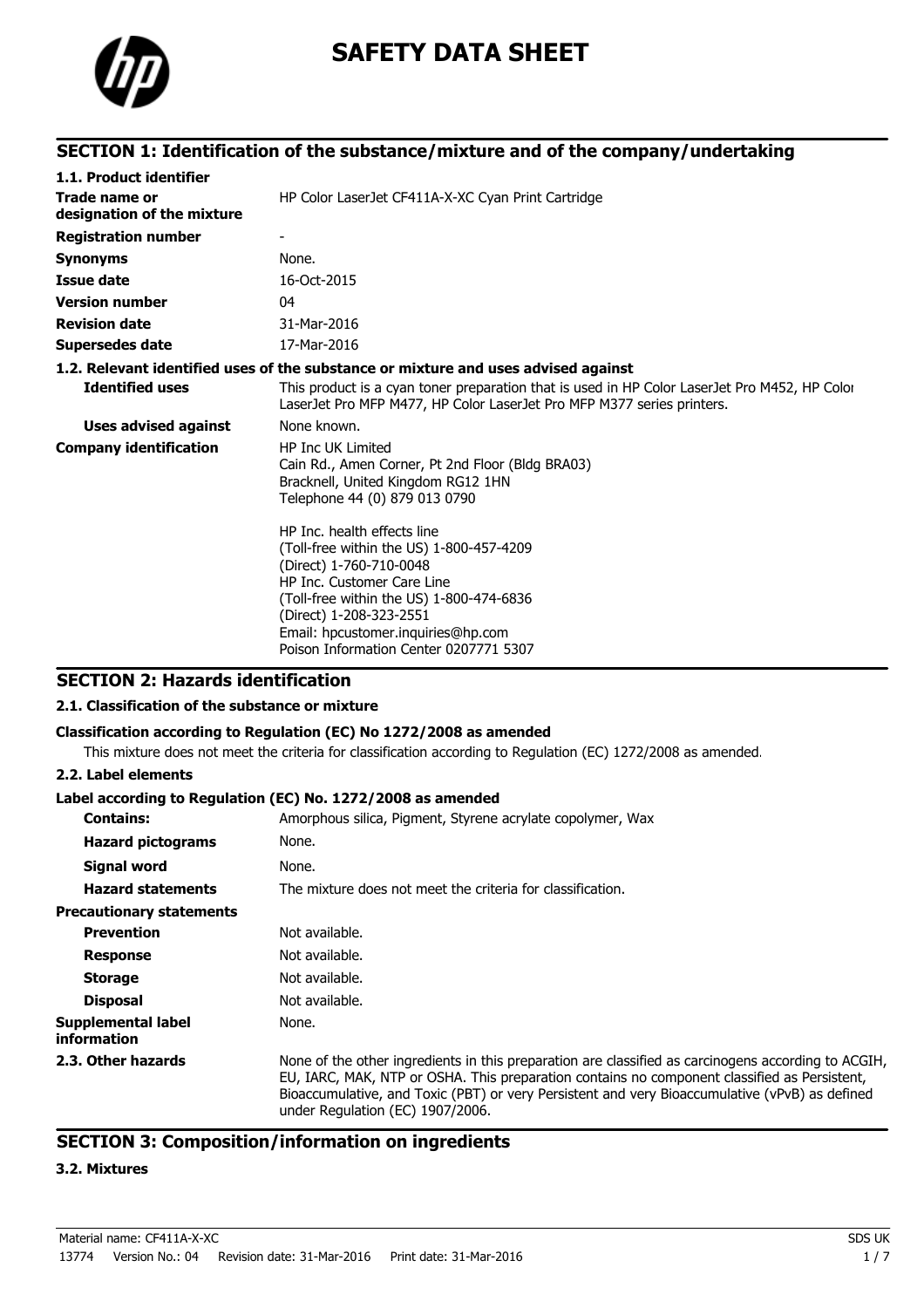| $\frac{1}{2}$ | CAS-No. / EC<br>No.    | <b>REACH Registration No.</b> | <b>Index No.</b> | <b>Notes</b> |
|---------------|------------------------|-------------------------------|------------------|--------------|
| < 85          | <b>Trade Secret</b>    |                               |                  |              |
|               |                        |                               |                  |              |
| < 10          | <b>Trade Secret</b>    |                               |                  |              |
|               |                        |                               |                  |              |
| $<$ 5         | <b>Trade Secret</b>    |                               | -                |              |
|               |                        |                               |                  |              |
| $<$ 3         | 7631-86-9<br>231-545-4 | 01-2119379499-16-xxxx         |                  |              |
|               |                        |                               |                  |              |
|               |                        |                               |                  |              |

| 4.1. Description of first aid measures                                                   |                                                                                                                                                                                                   |
|------------------------------------------------------------------------------------------|---------------------------------------------------------------------------------------------------------------------------------------------------------------------------------------------------|
| <b>Inhalation</b>                                                                        | Move person to fresh air immediately. If irritation persists, consult a physician.                                                                                                                |
| <b>Skin contact</b>                                                                      | Wash affected areas thoroughly with mild soap and water. Get medical attention if irritation<br>develops or persists.                                                                             |
| Eye contact                                                                              | Do not rub eyes. Immediately flush with large amounts of clean, warm water (low pressure) for at<br>least 15 minutes or until particles are removed. If irritation persists, consult a physician. |
| <b>Ingestion</b>                                                                         | Rinse mouth out with water. Drink one to two glasses of water. If symptoms occur, consult a<br>physician.                                                                                         |
| 4.2. Most important<br>symptoms and effects, both<br>acute and delayed                   | Not available.                                                                                                                                                                                    |
| 4.3. Indication of any<br>immediate medical attention<br>and special treatment<br>needed | Not available.                                                                                                                                                                                    |

# **SECTION 5: Firefighting measures**

| <b>General fire hazards</b>                                                                | Not available.                                              |
|--------------------------------------------------------------------------------------------|-------------------------------------------------------------|
| 5.1. Extinguishing media<br>Suitable extinguishing<br>media                                | CO <sub>2</sub> , water, or dry chemical                    |
| Unsuitable extinguishing<br>media                                                          | None known.                                                 |
| 5.2. Special hazards arising<br>from the substance or<br>mixture                           | Not available.                                              |
| 5.3. Advice for firefighters<br><b>Special protective</b><br>equipment for<br>firefighters | Not available.                                              |
| <b>Special fire fighting</b><br>procedures                                                 | If fire occurs in the printer, treat as an electrical fire. |
| <b>Specific methods</b>                                                                    | None established.                                           |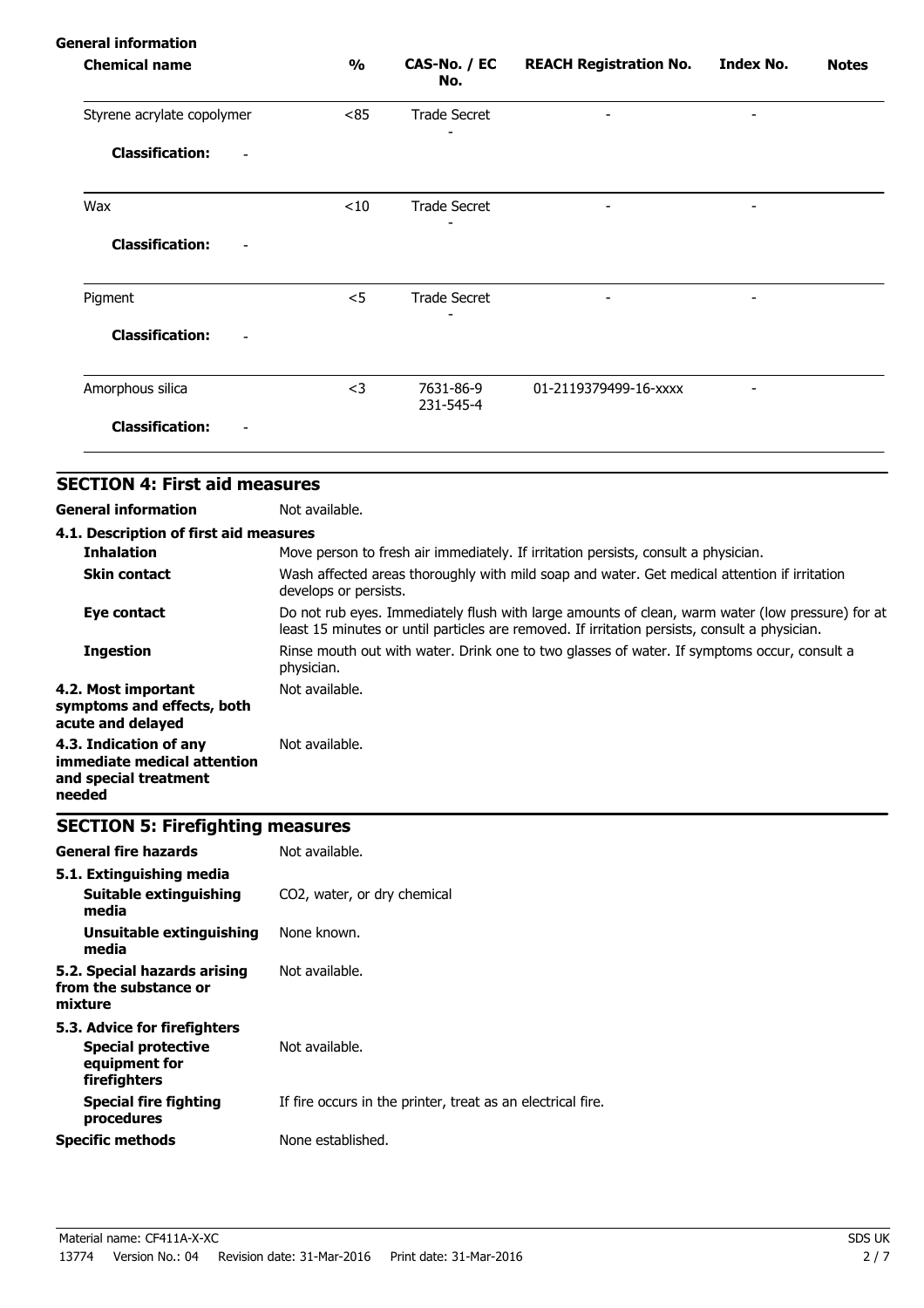# **SECTION 6: Accidental release measures**

|                                                              | 6.1. Personal precautions, protective equipment and emergency procedures                                  |
|--------------------------------------------------------------|-----------------------------------------------------------------------------------------------------------|
| For non-emergency<br>personnel                               | Minimize dust generation and accumulation.                                                                |
| For emergency<br>responders                                  | Not available.                                                                                            |
| 6.2. Environmental<br>precautions                            | Do not flush into surface water or sanitary sewer system. See also section 13 Disposal<br>considerations. |
| 6.3. Methods and material for<br>containment and cleaning up | Not available.                                                                                            |
| 6.4. Reference to other<br>sections                          | Not available.                                                                                            |
|                                                              |                                                                                                           |

### **SECTION 7: Handling and storage**

| 7.1. Precautions for safe<br>handling                                          | Keep out of the reach of children. Avoid inhalation of dust and contact with skin and eyes. Use with<br>adequate ventilation. Keep away from excessive heat, sparks, and open flames. |
|--------------------------------------------------------------------------------|---------------------------------------------------------------------------------------------------------------------------------------------------------------------------------------|
| 7.2. Conditions for safe<br>storage, including any<br><i>incompatibilities</i> | Keep out of the reach of children. Keep tightly closed and dry. Store at room temperature. Store<br>away from strong oxidizers.                                                       |
| 7.3. Specific end use(s)                                                       | Not available.                                                                                                                                                                        |

# **SECTION 8: Exposure controls/personal protection**

| 8.1. Control parameters                              |                                                                                                |
|------------------------------------------------------|------------------------------------------------------------------------------------------------|
| <b>Occupational exposure limits</b>                  | No exposure limits noted for ingredient(s).                                                    |
| <b>Biological limit values</b>                       | No biological exposure limits noted for the ingredient(s).                                     |
| <b>Recommended monitoring</b><br>procedures          | Not available.                                                                                 |
| <b>Derived no-effect level</b><br>(DNEL)             | Not available.                                                                                 |
| <b>Predicted no effect</b><br>concentrations (PNECs) | Not available.                                                                                 |
| <b>Exposure guidelines</b>                           | USA OSHA (TWA/PEL): 15 mg/m3 (Total Dust), 5 mg/m3 (Respirable Fraction)                       |
|                                                      | ACGIH (TWA/TLV): 10 mg/m3 (Inhalable Particulate), 3 mg/m3 (Respirable Particulate)            |
|                                                      | Amorphous silica: USA OSHA (TWA/PEL): 20 mppcf 80 (mg/m3)/%SiO2, ACGIH (TWA/TLV): 10<br>mg/m3  |
|                                                      | TRGS 900 (Luftgrenzwert) - 10 mg/m3 (Einatembare partikel), 3 mg/m3 (Alveolengängige fraktion) |
|                                                      | UK WEL: 10 mg/m3 (Respirable Dust), 5 mg/m3 (Inhalable Dust)                                   |
| 8.2. Exposure controls                               |                                                                                                |
| <b>Appropriate engineering</b><br>controls           | Use in a well ventilated area.                                                                 |
|                                                      | Individual protection measures, such as personal protective equipment                          |
| <b>General information</b>                           | No personal respiratory protective equipment required under normal conditions of use.          |
| <b>Eye/face protection</b>                           | Not available.                                                                                 |
| <b>Skin protection</b>                               |                                                                                                |
| - Hand protection                                    | Not available.                                                                                 |
| - Other                                              | Not available.                                                                                 |
| <b>Respiratory protection</b>                        | Not available.                                                                                 |
| <b>Thermal hazards</b>                               | Not available.                                                                                 |
| <b>Hygiene measures</b>                              | Not available.                                                                                 |
| <b>Environmental exposure</b><br>controls            | Not available.                                                                                 |

# **SECTION 9: Physical and chemical properties**

#### **9.1. Information on basic physical and chemical properties**

| Appearance            | Fine powder |  |
|-----------------------|-------------|--|
| <b>Physical state</b> | Solid.      |  |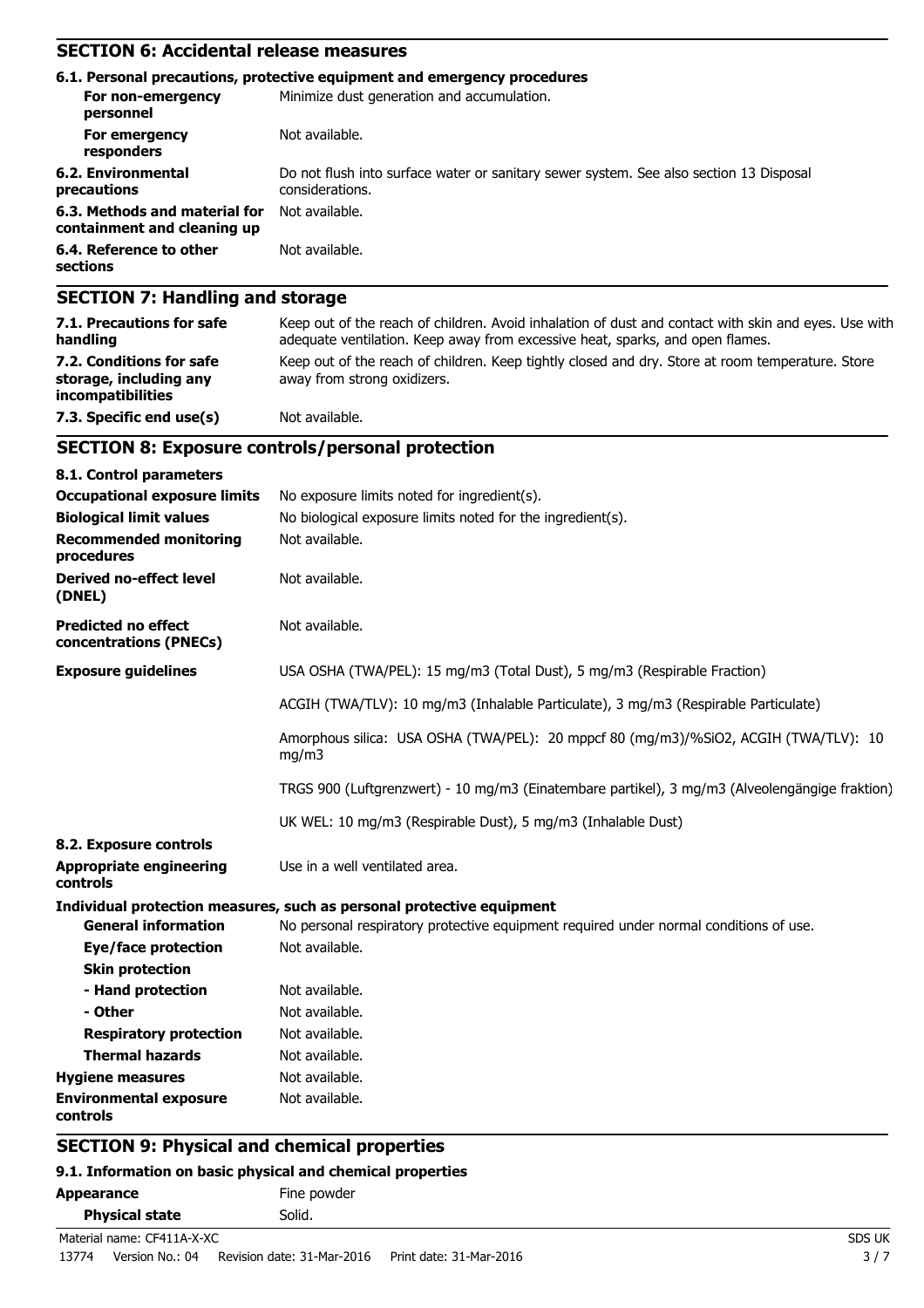| Color                                             | Cyan                                                          |
|---------------------------------------------------|---------------------------------------------------------------|
| Odor                                              | Slight plastic odor                                           |
| <b>Odor threshold</b>                             | Not available.                                                |
| рH                                                | Not applicable                                                |
| <b>Melting point/freezing point</b>               | Not available.                                                |
| <b>Initial boiling point and</b><br>boiling range | Not applicable                                                |
| <b>Flash point</b>                                | Not applicable                                                |
| <b>Evaporation rate</b>                           | Not applicable                                                |
| <b>Flammability (solid, gas)</b>                  | Not available.                                                |
| Upper/lower flammability or explosive limits      |                                                               |
| <b>Flammability limit - lower</b><br>(%)          | Not flammable                                                 |
| <b>Flammability limit -</b><br>upper $(\% )$      | Not available.                                                |
| Vapor pressure                                    | Not applicable                                                |
| Solubility(ies)                                   |                                                               |
| <b>Solubility (water)</b>                         | Negligible in water. Partially soluble in toluene and xylene. |
| Solubility (other)                                | Not available.                                                |
| <b>Partition coefficient</b><br>(n-octanol/water) | Not available.                                                |
| <b>Auto-ignition temperature</b>                  | Not applicable                                                |
| <b>Decomposition temperature</b>                  | $>$ 392 °F ( $>$ 200 °C)                                      |
| <b>Viscosity</b>                                  | Not applicable                                                |
| <b>Explosive properties</b>                       | Not available.                                                |
| <b>Oxidizing properties</b>                       | No information available.                                     |
| 9.2. Other information                            |                                                               |
| <b>Percent volatile</b>                           | 0 % estimated                                                 |
| Softening point                                   | 176 - 266 °F (80 - 130 °C)                                    |
| <b>Specific gravity</b>                           | $1 - 1.2$                                                     |

# **SECTION 10: Stability and reactivity**

| 10.1. Reactivity                            | Not available.                          |
|---------------------------------------------|-----------------------------------------|
| 10.2. Chemical stability                    | Stable under normal storage conditions. |
| 10.3. Possibility of hazardous<br>reactions | Will not occur.                         |
| 10.4. Conditions to avoid                   | Imaging Drum: Exposure to light         |
| 10.5. Incompatible materials                | Strong oxidizers                        |
| 10.6. Hazardous<br>decomposition products   | Carbon monoxide and carbon dioxide.     |

# **SECTION 11: Toxicological information**

**General information** Not available. **11.1. Information on toxicological effects**

| <b>Acute toxicity</b>                               | Based on available data, the classification criteria are not met.                                                                                        |
|-----------------------------------------------------|----------------------------------------------------------------------------------------------------------------------------------------------------------|
| <b>Skin corrosion/irritation</b>                    | Based on available data, the classification criteria are not met.                                                                                        |
| Serious eye damage/eye<br>irritation                | Based on available data, the classification criteria are not met.                                                                                        |
| <b>Respiratory sensitization</b>                    | Based on available data, the classification criteria are not met.                                                                                        |
| <b>Skin sensitization</b>                           | Based on available data, the classification criteria are not met.                                                                                        |
| <b>Germ cell mutagenicity</b>                       | Negative, does not indicate mutagenic potential (Ames Test: Salmonella typhimurium)<br>Based on available data, the classification criteria are not met. |
| Carcinogenicity                                     | Based on available data, the classification criteria are not met.                                                                                        |
| <b>Reproductive toxicity</b>                        | Based on available data, the classification criteria are not met.                                                                                        |
| Specific target organ toxicity<br>- single exposure | Based on available data, the classification criteria are not met.                                                                                        |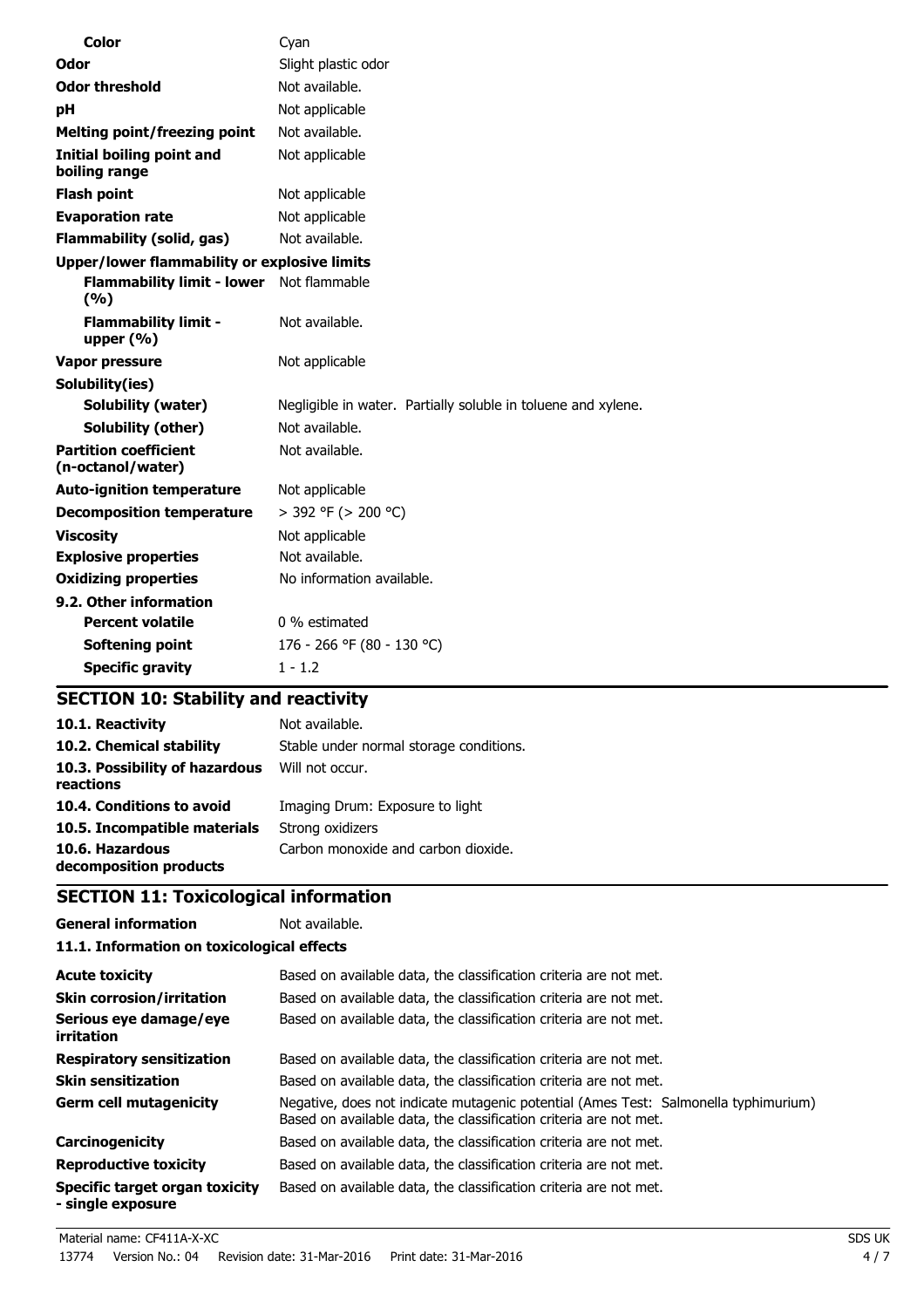| Specific target organ toxicity<br>- repeated exposure     | Based on available data, the classification criteria are not met.                                                                                                                                                            |                                                                                                                                                                                                                                                                                  |                                                                                                      |  |
|-----------------------------------------------------------|------------------------------------------------------------------------------------------------------------------------------------------------------------------------------------------------------------------------------|----------------------------------------------------------------------------------------------------------------------------------------------------------------------------------------------------------------------------------------------------------------------------------|------------------------------------------------------------------------------------------------------|--|
| <b>Aspiration hazard</b>                                  |                                                                                                                                                                                                                              | Based on available data, the classification criteria are not met.                                                                                                                                                                                                                |                                                                                                      |  |
| <b>Components</b>                                         | <b>Species</b>                                                                                                                                                                                                               |                                                                                                                                                                                                                                                                                  | <b>Test Results</b>                                                                                  |  |
| Amorphous silica (CAS 7631-86-9)                          |                                                                                                                                                                                                                              |                                                                                                                                                                                                                                                                                  |                                                                                                      |  |
| Acute                                                     |                                                                                                                                                                                                                              |                                                                                                                                                                                                                                                                                  |                                                                                                      |  |
| Oral                                                      |                                                                                                                                                                                                                              |                                                                                                                                                                                                                                                                                  |                                                                                                      |  |
| LD50                                                      | Mouse                                                                                                                                                                                                                        |                                                                                                                                                                                                                                                                                  | > 15000 mg/kg                                                                                        |  |
|                                                           | Rat                                                                                                                                                                                                                          |                                                                                                                                                                                                                                                                                  | > 22500 mg/kg                                                                                        |  |
| Mixture versus substance<br>information                   | Not available.                                                                                                                                                                                                               |                                                                                                                                                                                                                                                                                  |                                                                                                      |  |
| <b>Other information</b>                                  |                                                                                                                                                                                                                              | Complete toxicity data are not available for this specific formulation<br>Refer to Section 2 for potential health effects and Section 4 for first aid measures.                                                                                                                  |                                                                                                      |  |
| <b>SECTION 12: Ecological information</b>                 |                                                                                                                                                                                                                              |                                                                                                                                                                                                                                                                                  |                                                                                                      |  |
| 12.1. Toxicity                                            |                                                                                                                                                                                                                              | $LC50:$ > 100 mg/l, Fish, 96.00 Hours                                                                                                                                                                                                                                            |                                                                                                      |  |
| <b>Product</b>                                            |                                                                                                                                                                                                                              | <b>Species</b>                                                                                                                                                                                                                                                                   | <b>Test Results</b>                                                                                  |  |
| CF411A-X-XC                                               |                                                                                                                                                                                                                              |                                                                                                                                                                                                                                                                                  |                                                                                                      |  |
| <b>Aquatic</b>                                            |                                                                                                                                                                                                                              |                                                                                                                                                                                                                                                                                  |                                                                                                      |  |
| Fish                                                      | LC50                                                                                                                                                                                                                         | Fish                                                                                                                                                                                                                                                                             | $> 100$ mg/l, 96 Hours                                                                               |  |
| 12.2. Persistence and<br>degradability                    | Not available.                                                                                                                                                                                                               |                                                                                                                                                                                                                                                                                  |                                                                                                      |  |
| 12.3. Bioaccumulative<br>potential                        | Not available.                                                                                                                                                                                                               |                                                                                                                                                                                                                                                                                  |                                                                                                      |  |
| <b>Partition coefficient</b><br>n-octanol/water (log Kow) | Not available.                                                                                                                                                                                                               |                                                                                                                                                                                                                                                                                  |                                                                                                      |  |
| <b>Bioconcentration factor (BCF)</b>                      | Not available.                                                                                                                                                                                                               |                                                                                                                                                                                                                                                                                  |                                                                                                      |  |
| 12.4. Mobility in soil                                    | Not available.                                                                                                                                                                                                               |                                                                                                                                                                                                                                                                                  |                                                                                                      |  |
| 12.5. Results of PBT<br>and vPvB<br>assessment            |                                                                                                                                                                                                                              | Not a PBT or vPvB substance or mixture.                                                                                                                                                                                                                                          |                                                                                                      |  |
| 12.6. Other adverse effects                               | Not available.                                                                                                                                                                                                               |                                                                                                                                                                                                                                                                                  |                                                                                                      |  |
| <b>SECTION 13: Disposal considerations</b>                |                                                                                                                                                                                                                              |                                                                                                                                                                                                                                                                                  |                                                                                                      |  |
| 13.1. Waste treatment methods                             |                                                                                                                                                                                                                              |                                                                                                                                                                                                                                                                                  |                                                                                                      |  |
| <b>Residual waste</b>                                     | Not available.                                                                                                                                                                                                               |                                                                                                                                                                                                                                                                                  |                                                                                                      |  |
| <b>Contaminated packaging</b>                             | Not available.                                                                                                                                                                                                               |                                                                                                                                                                                                                                                                                  |                                                                                                      |  |
| EU waste code                                             | Not available.                                                                                                                                                                                                               |                                                                                                                                                                                                                                                                                  |                                                                                                      |  |
| <b>Disposal</b><br>methods/information                    | Do not shred toner cartridge, unless dust-explosion prevention measures are taken. Finely<br>dispersed particles may form explosive mixtures in air. Dispose of in compliance with federal, state,<br>and local regulations. |                                                                                                                                                                                                                                                                                  |                                                                                                      |  |
|                                                           |                                                                                                                                                                                                                              | HP's Planet Partners (trademark) supplies recycling program enables simple, convenient recycling of<br>HP original inkjet and LaserJet supplies. For more information and to determine if this service is<br>available in your location, please visit http://www.hp.com/recycle. |                                                                                                      |  |
| <b>SECTION 14: Transport information</b>                  |                                                                                                                                                                                                                              |                                                                                                                                                                                                                                                                                  |                                                                                                      |  |
| <b>Further information</b>                                |                                                                                                                                                                                                                              |                                                                                                                                                                                                                                                                                  | Not a dangerous good under DOT, IATA, ADR, IMDG, or RID.                                             |  |
| <b>SECTION 15: Regulatory information</b>                 |                                                                                                                                                                                                                              |                                                                                                                                                                                                                                                                                  |                                                                                                      |  |
|                                                           |                                                                                                                                                                                                                              |                                                                                                                                                                                                                                                                                  | 15.1. Safety, health and environmental regulations/legislation specific for the substance or mixture |  |

#### **EU regulations**

**Regulation (EC) No. 1005/2009 on substances that deplete the ozone layer, Annex I** Not listed.

**Regulation (EC) No. 1005/2009 on substances that deplete the ozone layer, Annex II** Not listed.

**Regulation (EC) No. 850/2004 On persistent organic pollutants, Annex I as amended** Not listed.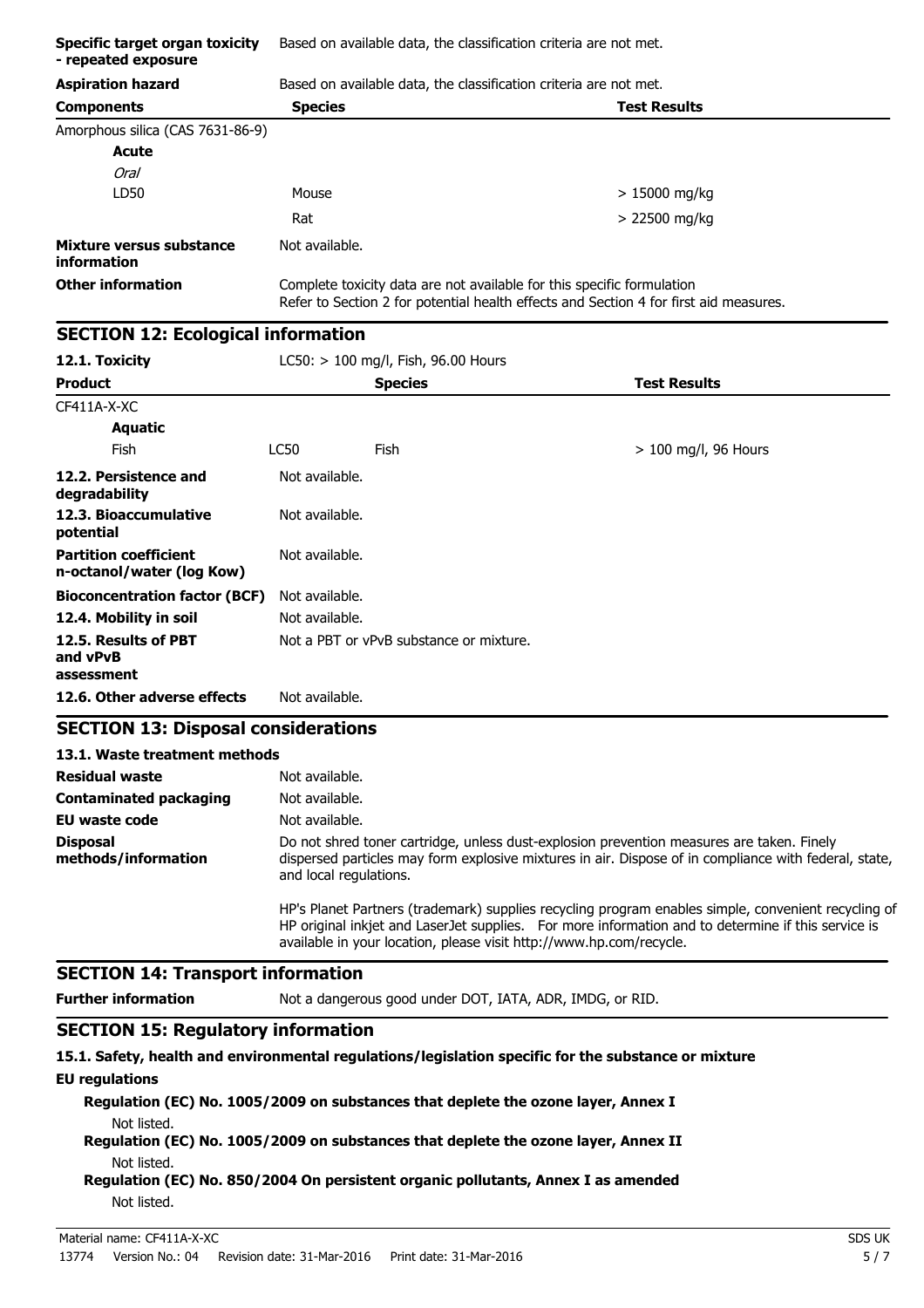| amended                             | Regulation (EC) No. 689/2008 concerning the export and import of dangerous chemicals, Annex I, part 1 as                                                                                                                                                                                                          |
|-------------------------------------|-------------------------------------------------------------------------------------------------------------------------------------------------------------------------------------------------------------------------------------------------------------------------------------------------------------------|
| Not listed.                         |                                                                                                                                                                                                                                                                                                                   |
| amended                             | Regulation (EC) No. 689/2008 concerning the export and import of dangerous chemicals, Annex I, part 2 as                                                                                                                                                                                                          |
| Not listed.                         |                                                                                                                                                                                                                                                                                                                   |
| amended                             | Regulation (EC) No. 689/2008 concerning the export and import of dangerous chemicals, Annex I, part 3 as                                                                                                                                                                                                          |
| Not listed.                         |                                                                                                                                                                                                                                                                                                                   |
|                                     | Regulation (EC) No. 689/2008 concerning the export and import of dangerous chemicals, Annex V as amended                                                                                                                                                                                                          |
| Not listed.                         |                                                                                                                                                                                                                                                                                                                   |
|                                     | Regulation (EC) No. 166/2006 Annex II Pollutant Release and Transfer Registry                                                                                                                                                                                                                                     |
| Not listed.                         |                                                                                                                                                                                                                                                                                                                   |
|                                     | Regulation (EC) No. 1907/2006, REACH Article 59(1) Candidate List as currently published by ECHA                                                                                                                                                                                                                  |
| Not listed.                         |                                                                                                                                                                                                                                                                                                                   |
| <b>Authorizations</b>               |                                                                                                                                                                                                                                                                                                                   |
|                                     | Regulation (EC) No. 143/2011 Annex XIV Substances Subject to Authorization                                                                                                                                                                                                                                        |
| Not listed.                         |                                                                                                                                                                                                                                                                                                                   |
| <b>Restrictions on use</b>          |                                                                                                                                                                                                                                                                                                                   |
| amended                             | Regulation (EC) No. 1907/2006, REACH Annex XVII Substances subject to restriction on marketing and use as                                                                                                                                                                                                         |
| Not listed.                         |                                                                                                                                                                                                                                                                                                                   |
| mutagens at work                    | Directive 2004/37/EC: on the protection of workers from the risks related to exposure to carcinogens and                                                                                                                                                                                                          |
| Not regulated.<br>are breastfeeding | Directive 92/85/EEC: on the safety and health of pregnant workers and workers who have recently given birth or                                                                                                                                                                                                    |
| Not regulated.                      |                                                                                                                                                                                                                                                                                                                   |
| <b>Other EU regulations</b>         |                                                                                                                                                                                                                                                                                                                   |
|                                     | Directive 96/82/EC (Seveso II) on the control of major-accident hazards involving dangerous substances                                                                                                                                                                                                            |
| Not regulated.                      |                                                                                                                                                                                                                                                                                                                   |
| agents at work                      | Directive 98/24/EC on the protection of the health and safety of workers from the risks related to chemical                                                                                                                                                                                                       |
| Not regulated.                      |                                                                                                                                                                                                                                                                                                                   |
|                                     | Directive 94/33/EC on the protection of young people at work                                                                                                                                                                                                                                                      |
| Not regulated.                      |                                                                                                                                                                                                                                                                                                                   |
| <b>Other regulations</b>            | All chemical substances in this HP product have been notified or are exempt from notification under<br>chemical substances notification laws in the following countries: US (TSCA), EU (EINECS/ELINCS),<br>Switzerland, Canada (DSL/NDSL), Australia, Japan, Philippines, South Korea, New Zealand, and<br>China. |
| <b>Other information</b>            | This Safety Data Sheet complies with the requirements of Regulation (EC) No 1907/2006.                                                                                                                                                                                                                            |
| <b>National regulations</b>         | Not available.                                                                                                                                                                                                                                                                                                    |
| 15.2. Chemical safety<br>assessment | Not available.                                                                                                                                                                                                                                                                                                    |

# **SECTION 16: Other information**

| <b>References</b>                                                                      | Not available.                                                                                                                                                                                                                                                                                                                                                                                                                                                                                                       |
|----------------------------------------------------------------------------------------|----------------------------------------------------------------------------------------------------------------------------------------------------------------------------------------------------------------------------------------------------------------------------------------------------------------------------------------------------------------------------------------------------------------------------------------------------------------------------------------------------------------------|
| <b>Information on evaluation</b><br>method leading to the<br>classification of mixture | Not available.                                                                                                                                                                                                                                                                                                                                                                                                                                                                                                       |
| Issue date                                                                             | $16-0ct-2015$                                                                                                                                                                                                                                                                                                                                                                                                                                                                                                        |
| <b>Revision information</b>                                                            | None.                                                                                                                                                                                                                                                                                                                                                                                                                                                                                                                |
| <b>Training information</b>                                                            | Not available.                                                                                                                                                                                                                                                                                                                                                                                                                                                                                                       |
| <b>Disclaimer</b>                                                                      | This Safety Data Sheet document is provided without charge to customers of HP. Data is the most<br>current known to HP at the time of preparation of this document and is believed to be accurate. It<br>should not be construed as quaranteeing specific properties of the products as described or<br>suitability for a particular application. This document was prepared to the requirements of the<br>jurisdiction specified in Section 1 above and may not meet regulatory requirements in other<br>countries. |